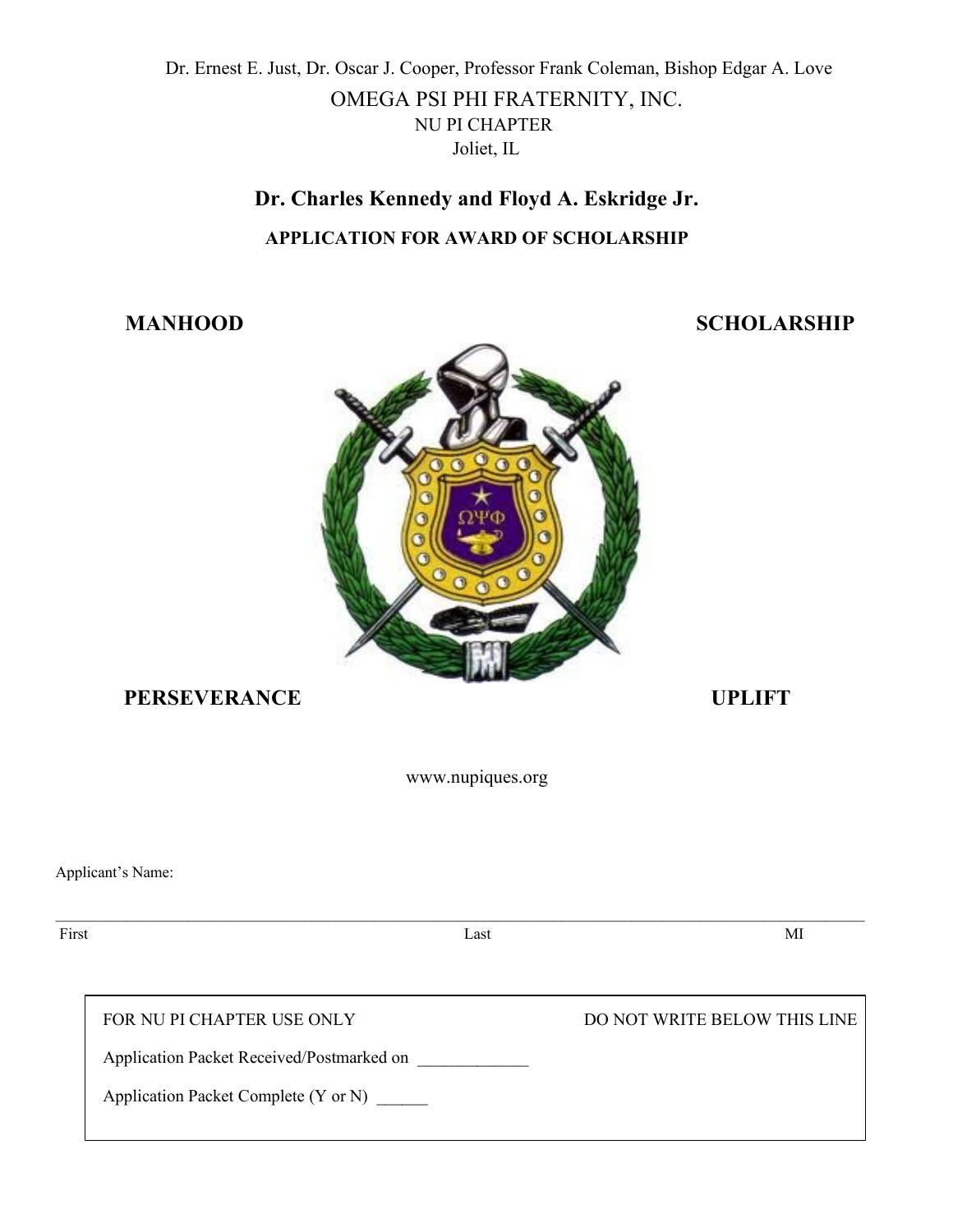# **APPLICATION FOR AWARD OF SCHOLARSHIP**

- 1. DEADLINE for scholarship applications is **April 16, 2022. Must be postmarked by April 16, 2022.**
- 2. Refer to the criteria below for eligibility requirement. Refer to the application process below for a list of supporting documents. (i.e., reference letters, evidence of GPA, etc.) **INCOMPLETE APPLICATIONS WILL NOT BE CONSIDERED**
- 3. Type or print legibly. Illegible applications will be eliminated from the selection process.
- 4. You will receive an email notification by **April 22, 2022** informing you that we have received your application.
- 5. Failure to fill out the application properly, and comply with the requests made, will result in the application being denied.
- 6. If you have any questions about the application process, please email Kevin Thomas at nupischolarship@gmail.com

#### **Eligibility Criteria:**

Students are *eligible* to be considered for a Dr. Charles Kennedy and Floyd A. Eskridge Jr. Scholarship if they meet all of the following criteria:

- Have demonstrated leadership abilities through participation in community service, extracurricular, or other activities.
- Have completed and submitted all required forms by the deadline April 16, 2022.
- Be a **U.S. Citizen, legal permanent resident or an eligible non-U.S. citizen**
- Be a graduating **high school senior** with plans to enroll **full-time** in a **degree-seeking program** at a four-year accredited institution in the U.S., Puerto Rico, the U.S. Virgin Islands or Guam during the **2022-2023** academic year.
- Have a minimum cumulative grade point average (GPA) of **2.5 on a 4.0 scale.**
- **Must** permanently reside in Joliet or Chicago metropolitan area.

#### **Application Process:**

Applicant must submit the following items:

- 1. A completed application form (if handwritten, please print legibly).
- 2. Three (3) letters of recommendation. One must be from a school counselor or educator. One must come from an organization where you completed community service. Both letters of recommendation must be on the school or organization letterhead.
- 3. A copy of your most recent transcript with cumulative grade point average.
- 4. A typed 500-word essay referenced in Part 3.
- 5. College or university acceptance letter.
- 6. Applicant must agree to an interview with the selection committee in person or via Zoom as part of the selection process.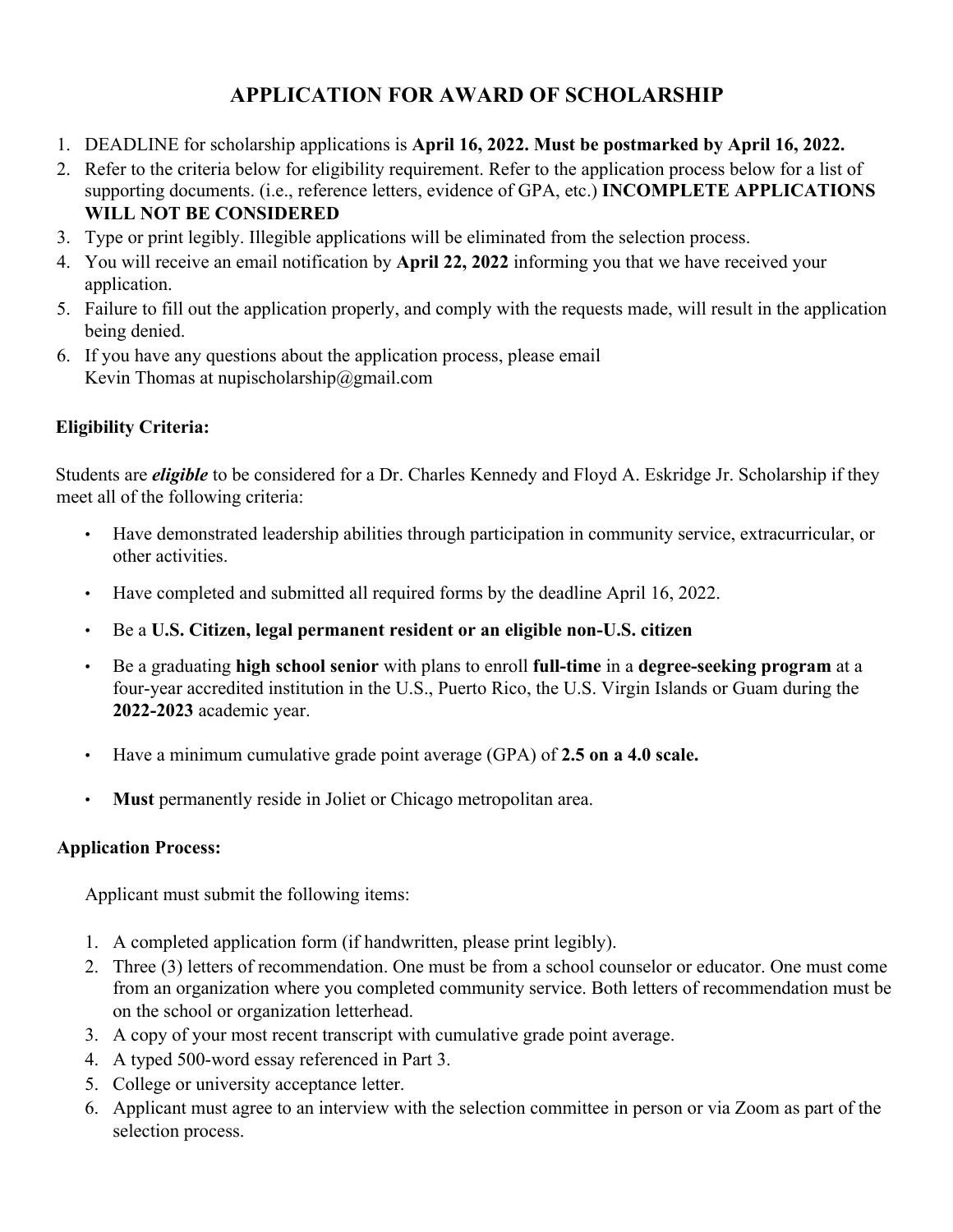#### *PART 1 of 5: CONSENT FORM*

Please read the following consent form. You must sign the Consent Form and include this when mailing your completed application. If you are under age 18, a parent or guardian must also sign the form.

I certify that the information on this application is true and correct to the best of my knowledge, and I give my permission for the information in my Scholarship Application to be shared with the Scholarship Committee. I consent that my picture may be taken and used for any purpose deemed necessary to promote the Dr. Charles Kennedy and Floyd A. Eskridge Jr/ OPP Scholarship Program. I also release the right to use my name, essay and other information submitted in this application for publications, reports and press releases.

I hereby understand that if chosen as a scholarship winner, according to the Dr. Charles Kennedy and Floyd A. Eskridge Jr/ OPP Scholarship policy, I must provide evidence of enrollment/registration at an accredited, postsecondary institution in the U.S., Puerto Rico, the U.S. Virgin Islands or Guam before my scholarship funds can be awarded. I understand that it is my responsibility to report any scholarship money that exceeds college costs as earned income on my Federal Income Tax Return.

Student name (Print or Type)

Student Signature Date

Parent of Guardian Signature (If under 18)

#### *PART 2 of 5: SCHOLARSHIP APPLICANT INFORMATION*

#### **ALL APPLICANTS PLEASE COMPLETE THE FOLLOWING. IF YOU ARE FILLING THIS OUT BY HAND, PLEASE MAKE SURE YOUR ANSWERS ARE LEGIBILE.**

#### *PERSONAL INFORMATION:*

| Applicant's Name                           |       |                                  |    |
|--------------------------------------------|-------|----------------------------------|----|
| First                                      | Last  |                                  | МI |
|                                            |       |                                  |    |
| $City$ <sub>___</sub>                      | State |                                  |    |
|                                            |       | Email                            |    |
| Present Address: (if different from above) |       |                                  |    |
| City                                       | State | $\mathop{\mathrm{Zip}}\nolimits$ |    |

*If your email address changes after you have submitted the application, please communicate this immediately as this is the primary method by which we will inform you about the status of your application. If you do not have an email address, provide a telephone number so we can contact you***.**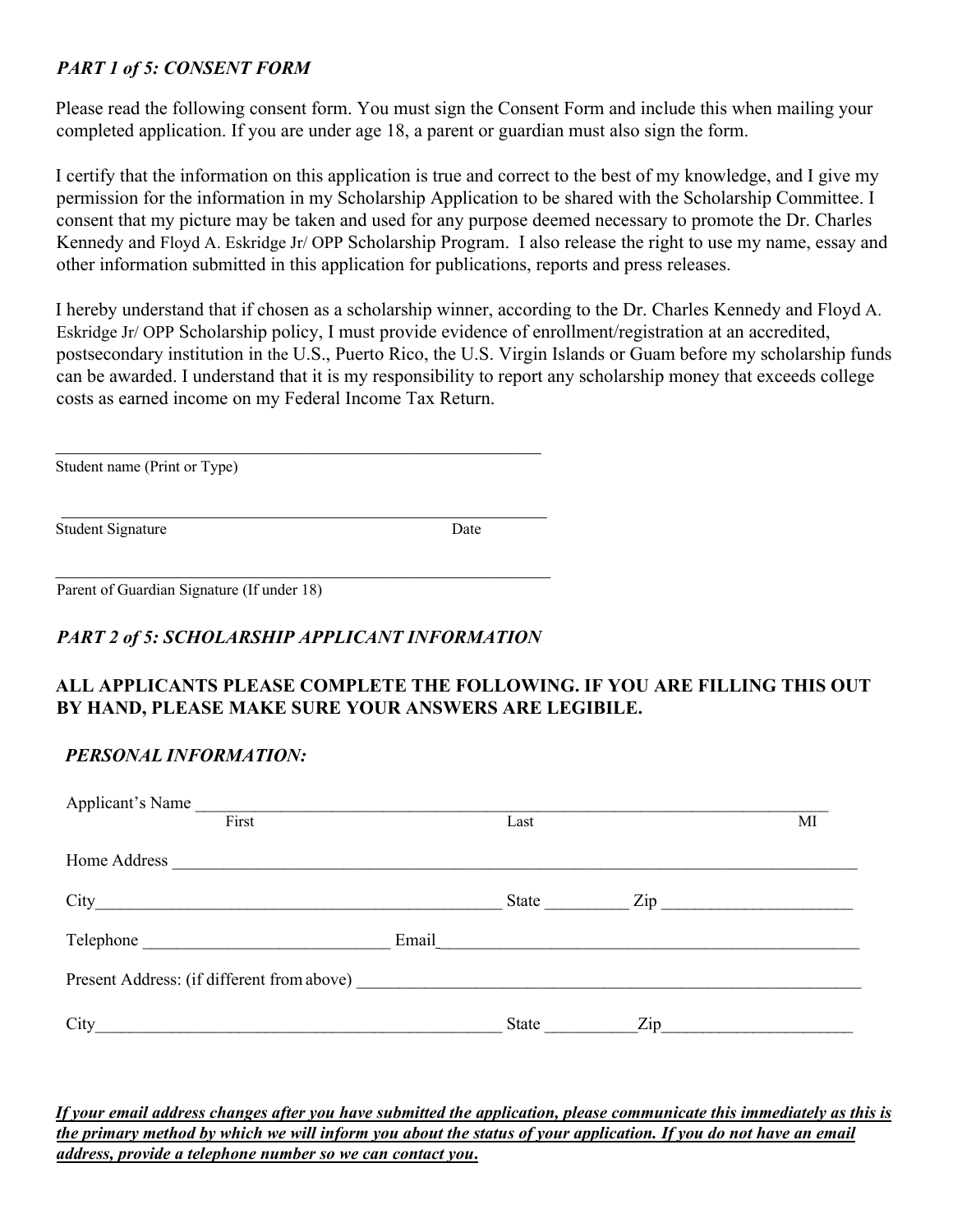#### *PART II. ACADEMIC INFORMATION:*

High School Name Address

Are you a U.S. Citizen, Legal or Permanent Resident or Eligible Non U.S. Citizen? [ ] Yes [ ] No

 $\mathcal{L}_\mathcal{L} = \mathcal{L}_\mathcal{L} = \mathcal{L}_\mathcal{L} = \mathcal{L}_\mathcal{L} = \mathcal{L}_\mathcal{L} = \mathcal{L}_\mathcal{L} = \mathcal{L}_\mathcal{L} = \mathcal{L}_\mathcal{L} = \mathcal{L}_\mathcal{L} = \mathcal{L}_\mathcal{L} = \mathcal{L}_\mathcal{L} = \mathcal{L}_\mathcal{L} = \mathcal{L}_\mathcal{L} = \mathcal{L}_\mathcal{L} = \mathcal{L}_\mathcal{L} = \mathcal{L}_\mathcal{L} = \mathcal{L}_\mathcal{L}$ 

Grade Point Average (GPA)  $(0n a 4.0 scale)$  Graduation Date

#### **College or University Considerations**

| #   | Name of College or University | <b>Have You Applied?</b><br>(Yes / No) | <b>Have You Been</b><br>Accepted?<br>(Yes / No) |
|-----|-------------------------------|----------------------------------------|-------------------------------------------------|
| . . |                               |                                        |                                                 |
| ∠.  |                               |                                        |                                                 |
| 3.  |                               |                                        |                                                 |

#### **SCHOOL AND COMMUNITY ACTIVITIES OVER THE PAST TWO YEARS:**

*Include paid and volunteer activities, hobbies, organizational memberships, special projects, etc.* 

| Organization: | <b>Your Involvement/Role:</b> | Participation<br><b>Dates</b> |
|---------------|-------------------------------|-------------------------------|
|               |                               |                               |
|               |                               |                               |
|               |                               |                               |

#### **AWARDS AND HONORS RECEIVED OVER THE PAST TWO YEARS:**

Include academic and non-academic awards received such as scholarships, prizes, trophies, publications, etc.

| <b>Honors Received</b> | <b>Awarded By</b> | Participation<br>Dates |
|------------------------|-------------------|------------------------|
|                        |                   |                        |
|                        |                   |                        |
|                        |                   |                        |

#### **CERTIFICATION:** NAME (Print)

I understand withholding information requested on this form or knowingly giving false information might make me ineligible for assistance from Omega Psi Phi Fraternity, Inc. I certify that the statements I have made on this application are correct and complete to the best of my knowledge.

 $\mathcal{L}_\mathcal{L} = \{ \mathcal{L}_\mathcal{L} = \{ \mathcal{L}_\mathcal{L} = \{ \mathcal{L}_\mathcal{L} = \{ \mathcal{L}_\mathcal{L} = \{ \mathcal{L}_\mathcal{L} = \{ \mathcal{L}_\mathcal{L} = \{ \mathcal{L}_\mathcal{L} = \{ \mathcal{L}_\mathcal{L} = \{ \mathcal{L}_\mathcal{L} = \{ \mathcal{L}_\mathcal{L} = \{ \mathcal{L}_\mathcal{L} = \{ \mathcal{L}_\mathcal{L} = \{ \mathcal{L}_\mathcal{L} = \{ \mathcal{L}_\mathcal{$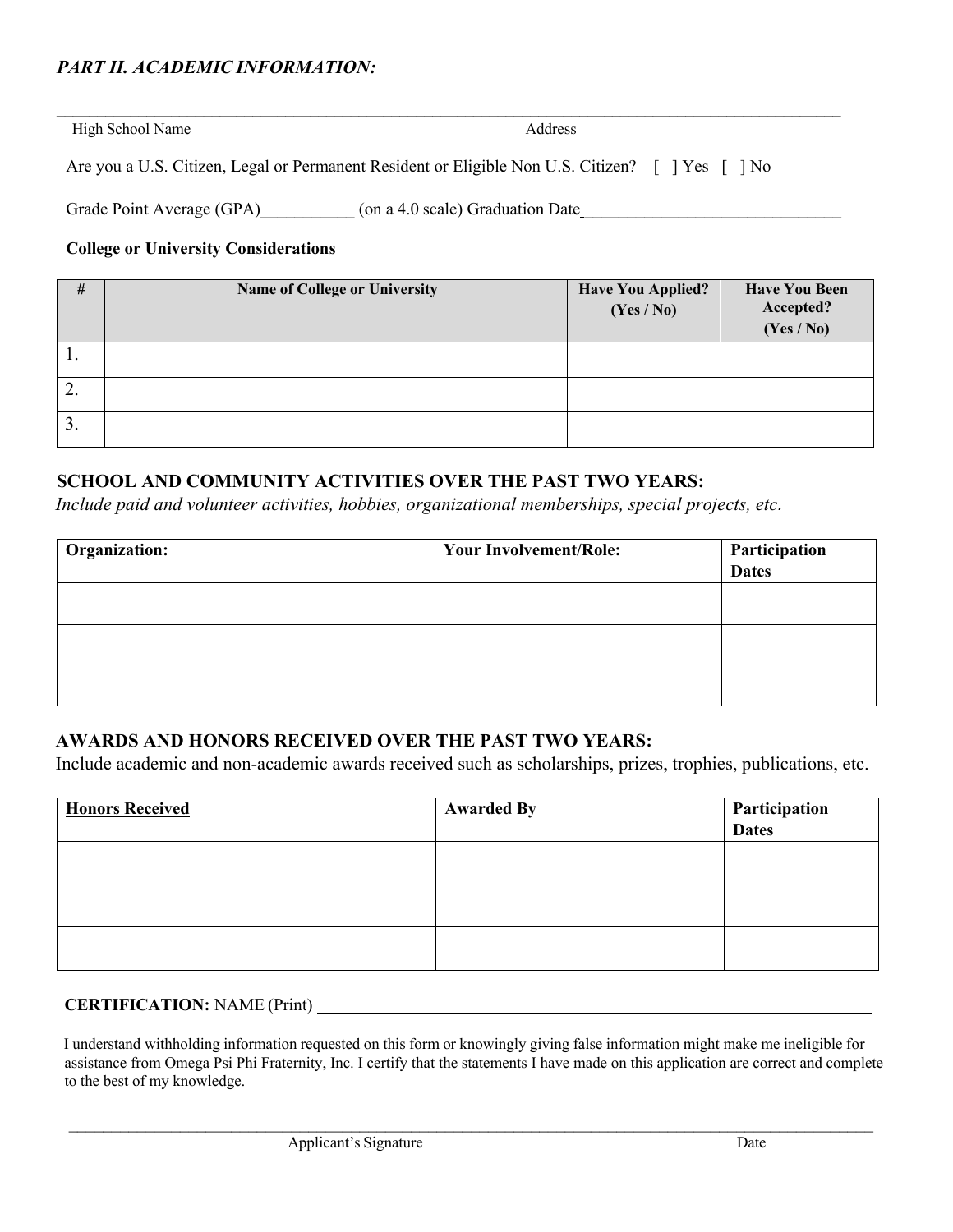#### *PART 3 of 5: ESSAY*

Applicants are required to submit a scholarly written 500-word (typed) and electronic copy of an essay, responding to the following prompt.

#### **Select ONE of the following attributes, and explain how it has influenced your life thusfar.**

 **"MANHOOD" "SCHOLARSHIP" "PERSEVERANCE" "UPLIFT"**

**Please double space using one-inch margins all around. Times New Roman 12-point font is preferred.** Quotes and/or citations of other's work need to be appropriately credited / documented.

**PART 4 of 5: SCHOOL TRANSCRIPTS:** Include your official high school transcript(s) bearing your high school seal with the application.

**PART 5 of 5: LETTERS OF RECOMMENDATION:** Include THREE letters of recommendation (1) from a school counselor or post-secondary coach, along with the other scholarship application materials. A Letter-of-Recommendation form follows this page. The letters should NOT be from a parent or relative.

**PLEASE NOTE:** All of the required application materials i.e. (Consent Form, Application, Essay, Transcripts with school seal, including (3) letters of recommendation) must be submitted in one envelope postmarked **No Later than April 16th, 2022**

#### **APPLICATION PACKAGE CHECKLIST**

Completed Application submitted with ALL the required documentation.

Three (3) Letters of Recommendation.

Most recent high school transcript with cumulative grade point average.

Typewritten 500-Word Essay.

University/College Acceptance Letter

Submit ALL materials to: Omega Psi Phi Fraternity Incorporated – Nu Pi Chapter c/o Kevin Thomas Scholarship Committee Chair P.O. Box 4182 Joliet, IL. 60434

#### **FLOYD A. ESKRIDGE JR. SCHOLARSHIP LETTER OF RECOMMENDATION**